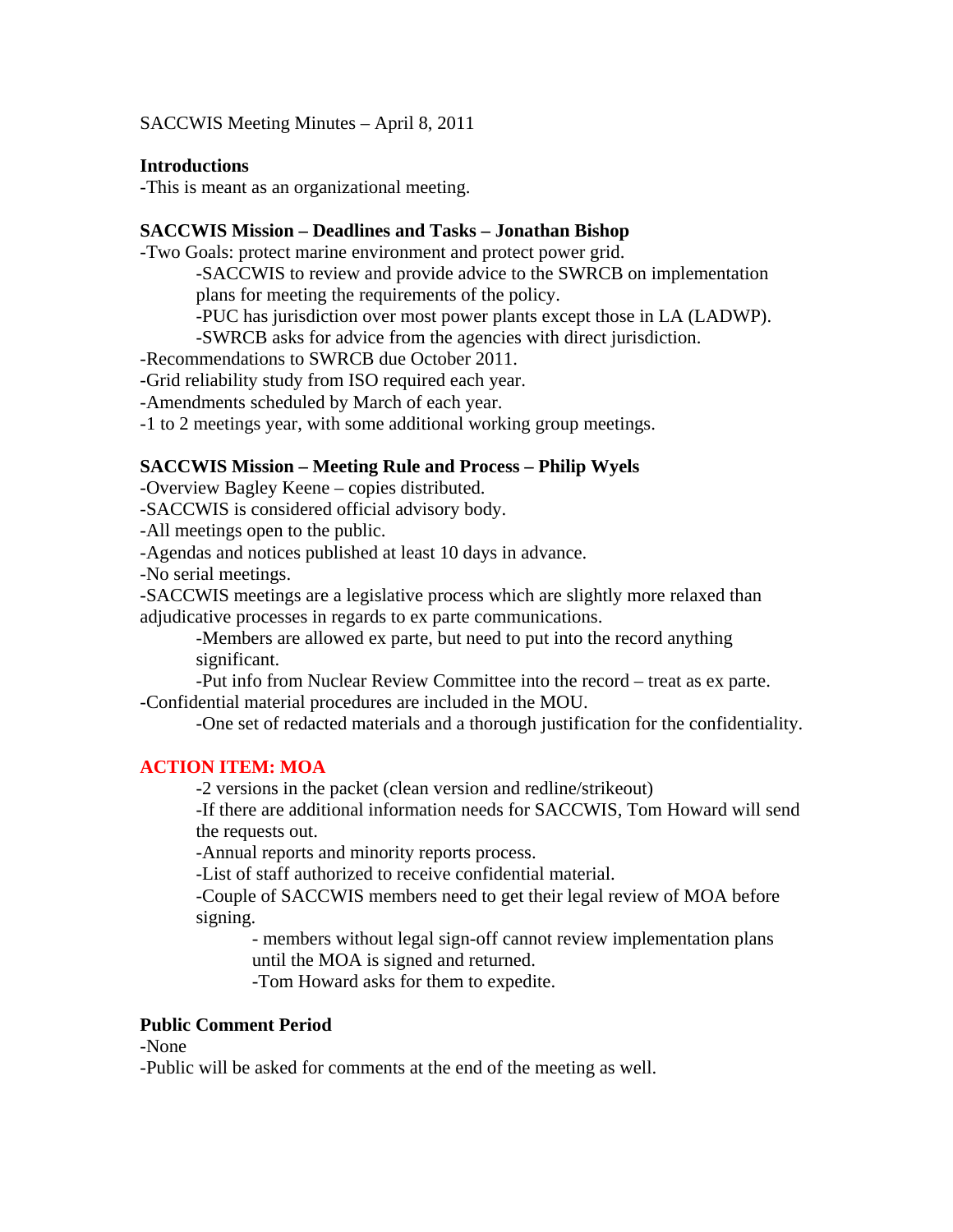-Tom nominated as Chair

## **Overview of grid reliability reports – ISO Presentation – Neil Millar**

-80% of state is under ISO Operational Control.

-Studies

-Pockets that function on separate generators.

-Transmission lines maintained by company that owns lines.

-Annual planning transmission process.

-Local capacity reliability studies.

-Annual review looks at five year requirements.

-How many generators are needed to provide reliable service for the year.

-ISO presentation and links to reports will be available through SACCWIS website.

-Goal is reliable service to customers.

## **Overview of grid reliability reports – LADWP Presentation – Ken Silver**

-Municipal utility with 1.4 million customers.

-1/10 of load of State of CA

-Resource adequacy and plan to preserve.

-Peak demand forecast

-Urban development close to power infrastructure limits ability to add/change power lines, transmitters, and generators.

-Reliability assessment and contingency reserve – to be used as back up in most severe contingency(ies). 3 Criteria:

- 1. Pre-contingency
- 2. Post-contingency
- 3. Recovery (back to original lines)

-Q: Areas where DWP and SCE overlap?

 -A: Difficult to build a system that connects both without overloading both systems.

### **Overview of submitted implementation plans – Dominic Gregorio**

-Operators of fossil fuel OTC plants required to submit implementation plans by 4/1/11 -Done

-Plans identify compliance alternatives and implementation schedule.

-14 plants with 49 combined units.

-4 out of 49 shutdown by deadline, remaining have submitted implementation plans.

-Track 1 (closed cycle) & Track 2 (comparable control using operational or structural measures).

-31 of 49 units propose Track 1

 -14 of 49 units propose Track 2 (demonstration that track 1 not feasible.) -Schedules: 36 planned for compliance deadlines (by 2020).

-13 requested extensions (2-16 years).

-SACCWIS to review schedules and report back to SWRCB.

-Plans should be posted to SACCWIS members website by next week.

 -Plans need confidentiality review before posted to public website (soon.) -Total population of shut down units: